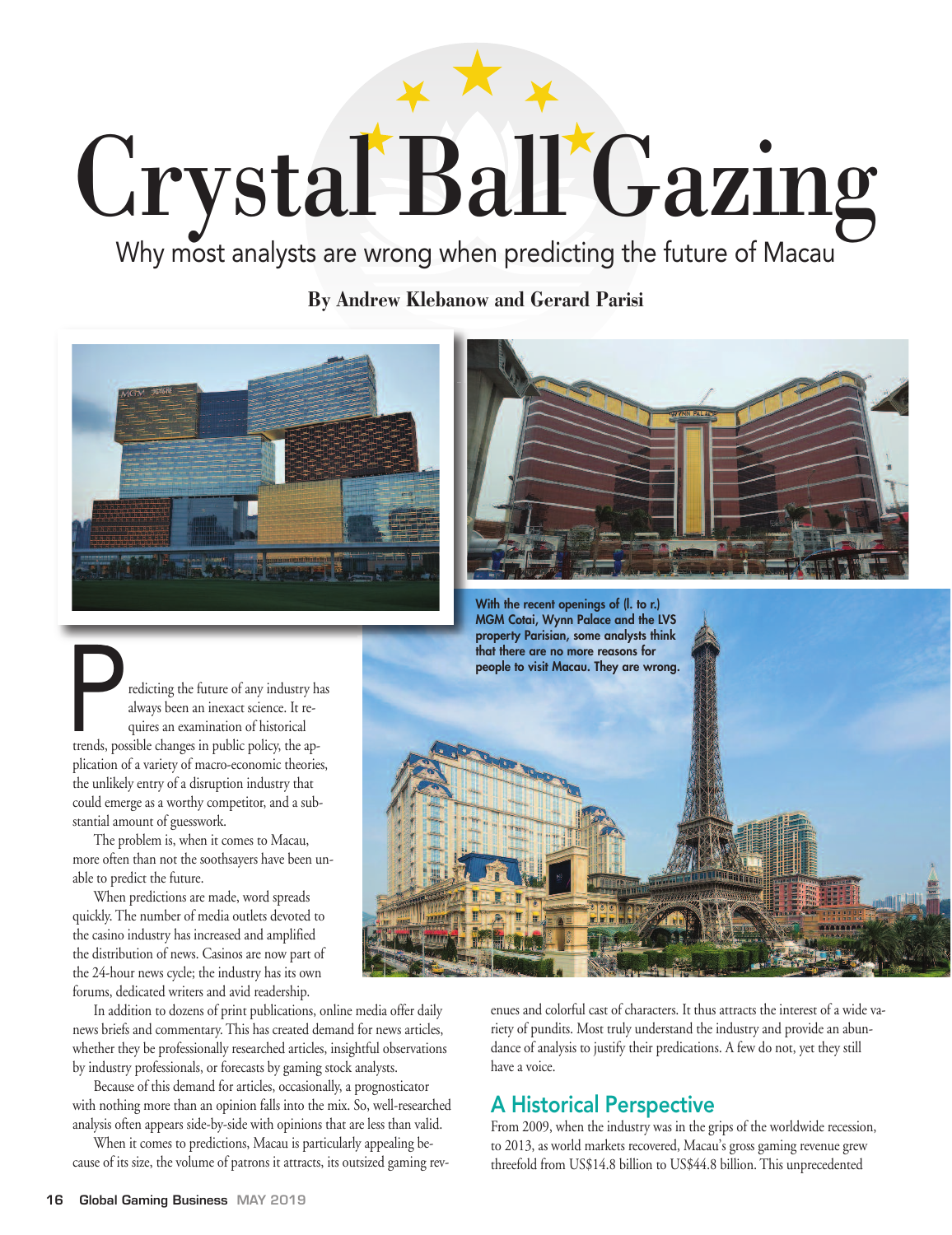**The opening of the Hong Kong-Zhuhai-Macau Bridge makes it much easier for 120 million to visit the Macau casinos**

## The problem with predicting the future for a particular market is that once an argument is made, it becomes necessary to defend that position, even if trends illustrate otherwise.

growth was fueled by dramatic increases in gaming and lodging supply, and occurred despite changes in public policy that placed restrictions on currency flows and inbound visas from mainland China.

This growth came to an abrupt halt in mid-2014 when the central government cracked down on public corruption. The industry has yet to fully recover.

Recently, analysts have attempted to apply macro-economic theory to explain the downturn as well as temporary slowdowns during this growth period. Some cited changes in a tightening of credit as a harbinger to periodic downturns and continue to use the same rationale to describe a possible downturn in 2019.

Nevertheless, what occurred in 2014 had nothing to do with credit policy, money supply or other economic bellwethers. In June 2014, the central government implemented its campaign on public corruption, which had an immediate and deleterious effect on Macau's gaming revenue performance. The crackdown not only affected public officials but also impacted the

Jan<br>Feb Mar<br>Apr May<br>Jun Jul Aug<br>Sept<br>Oct Nov<br>Dec TOTAL

Feb Marian Indiana Park

spending patterns of wealthy individuals. Conspicuous consumption was no longer considered fashionable.

The market bottomed out in mid-2016 and has since begun a steady rise. In 2017, the market generated US\$33.0 billion, up from its nadir of US\$27.7 billion in 2016. In 2018, the market generated US\$37.6 billion in gross gaming revenue.

Despite this increase, analysts remained very cautious, citing competitive pressures from other Asian jurisdictions, a looming U.S.-China trade war, government monetary policy and implementation of a smoking ban. While all are valid reasons, the market nonetheless grew by 14 percent in 2018. Throughout that year, analysts continued to defend their positions, and their opinions were broadcast through various media outlets. The net result was decline in stock values with some concessionaries' shares dropping by more than 30 percent.

The problem with predicting the future for a particular market is that once an argument is made, it becomes necessary to defend that position, even if trends illustrate otherwise.

As recently as February 2019, one analyst who had been down on the market throughout 2018 said, "Big gaming companies ended the year in the red, hurt in large part by weaker revenue in Macau." Unfortunately, the data did not support the assertion made.



Another analyst made the argument that since the opening of Studio City,